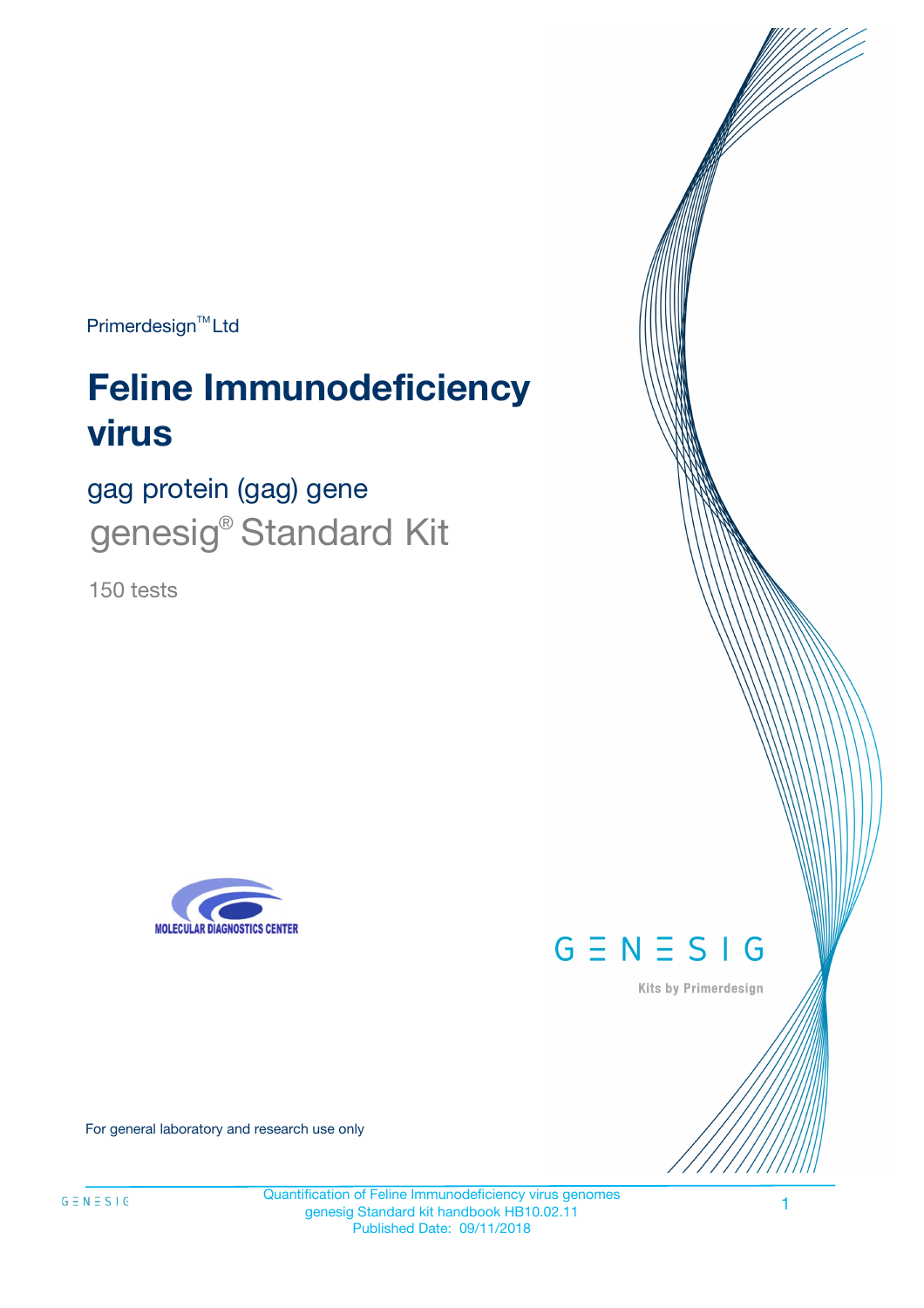# Introduction to Feline Immunodeficiency virus

Feline Immunodeficiency Virus is a retrovirus of the Lentivirus genus. The virus is 80 to 100nm in diameter with a genome size of 4.7Kbp. FIV attacks the cells of the immune system leading to feline acquired immune deficiency syndrome (FAIDS) in domestic cats and some non domestic felines including lions, tigers and cheetahs.

FIV is primarily transmitted between cats through bite wounds and scratches where infected saliva comes into contact with the blood. The virus binds to a receptor protein on the host cell surface and subsequently fuses with the host membrane releasing the vial components into the cell. The viral RNA is transcribed into DNA and either creates new virions which bud from the infected host cell or move to the nucleus and incorporate into the host genome. New virions infect the lymph nodes, replicating within T-cells causing lymphadenopathy. A progressive decline in CD4+ Helper T cells eventually results in immune system compromise.

FIV infection presents in three distinct stages: Initially, while viral replication is low over the first few months of infection, increased body temperature and lymph node enlargement can be noticed. Subsequently these symptoms disappear with the second stage represented by no signs of illness. Eventually signs of the compromised immune system become evident in the final stage of infection with characterised signs including loss of appetite, weight loss and perhaps tumour growth.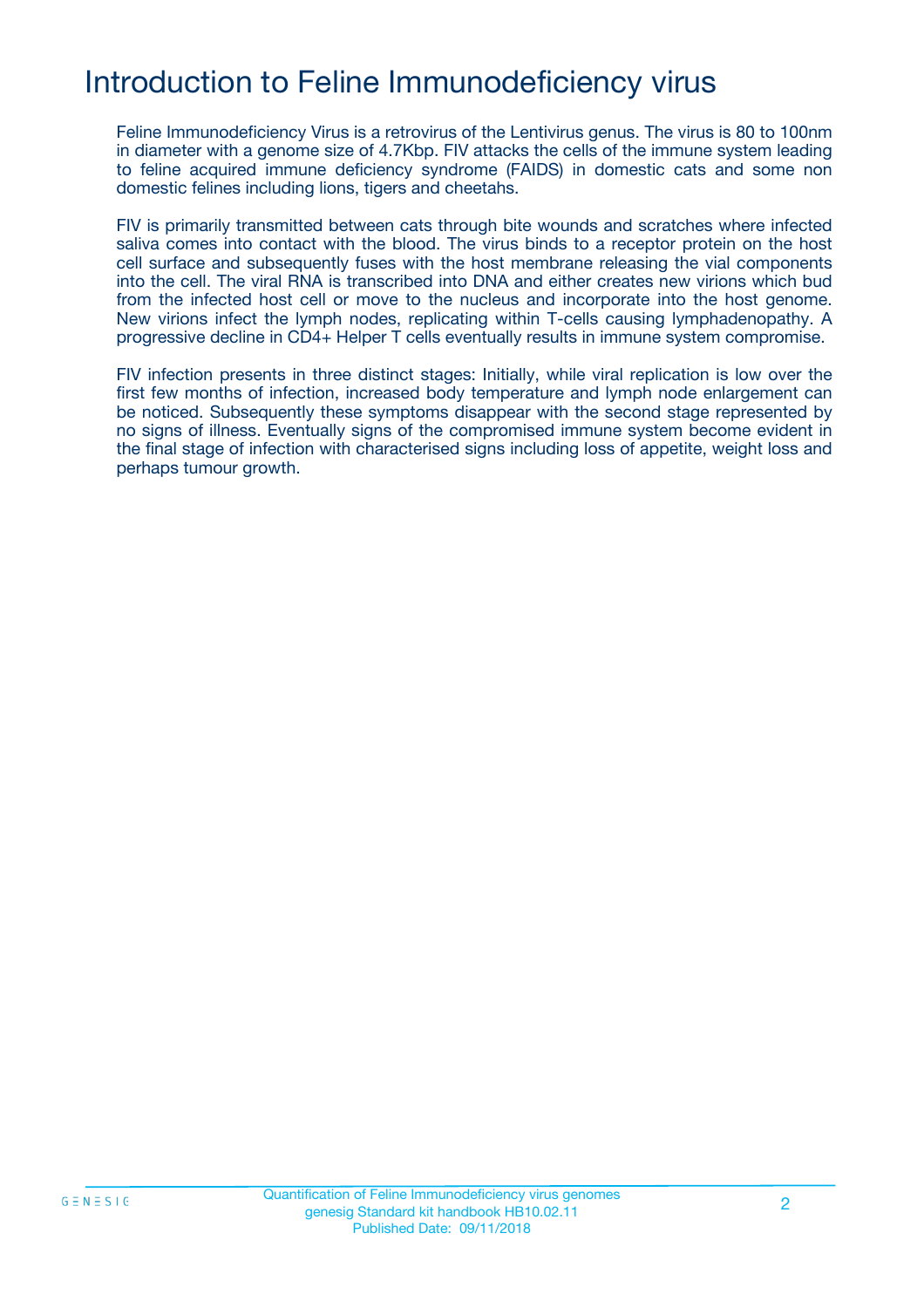# **Specificity**

The Primerdesign genesig Kit for Feline Immunodeficiency virus (FIV) genomes is designed for the in vitro quantification of FIV genomes. The kit is designed to have a broad detection profile. Specifically, the primers represent 100% homology with over 95% of the NCBI database reference sequences available at the time of design.

The dynamics of genetic variation means that new sequence information may become available after the initial design. Primerdesign periodically reviews the detection profiles of our kits and when required releases new versions.

If you require further information, or have a specific question about the detection profile of this kit then please send an e.mail to enquiry@primerdesign.co.uk and our bioinformatics team will answer your question.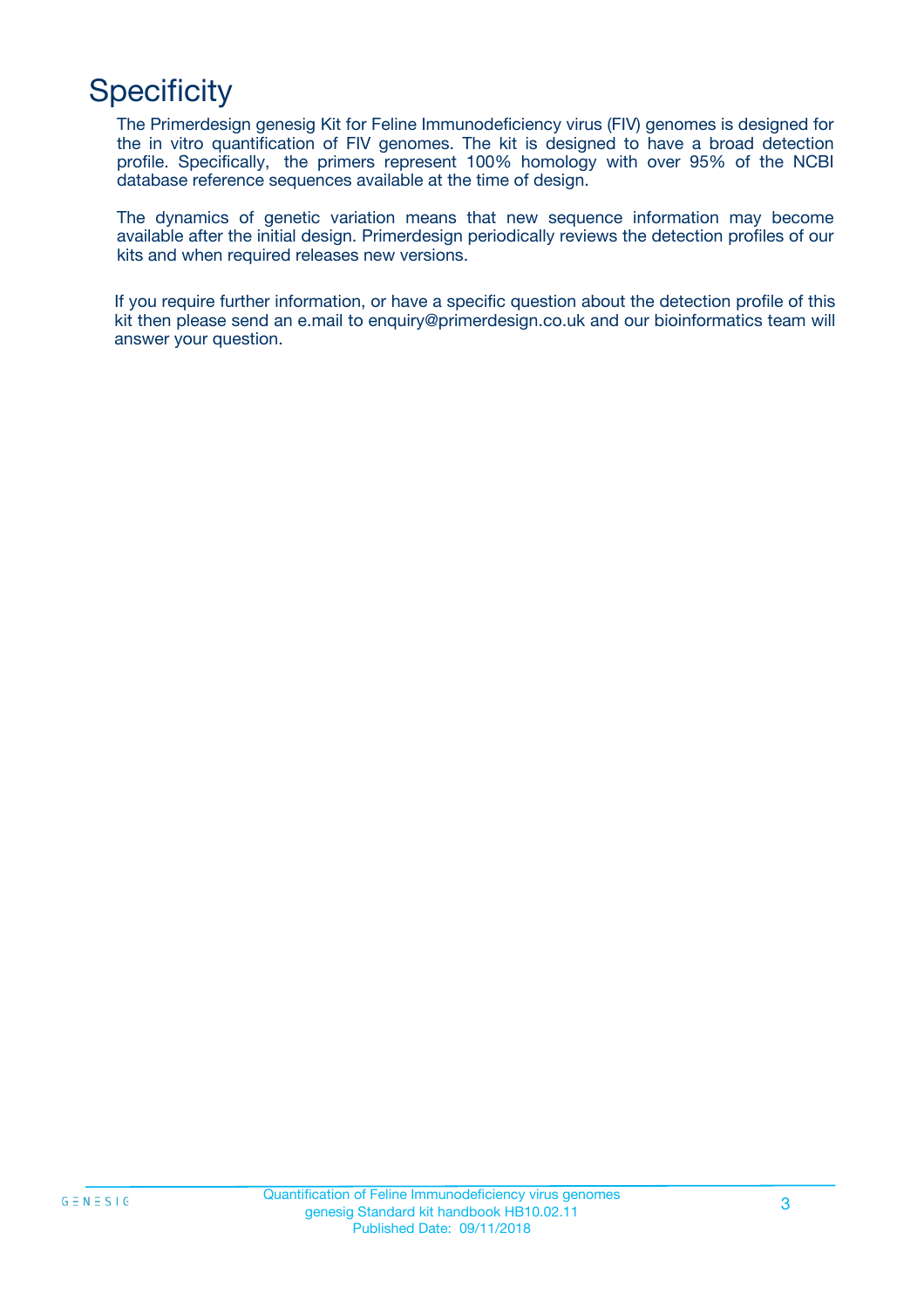# Kit contents

- **FIV specific primer/probe mix (150 reactions BROWN)** FAM labelled
- **FIV positive control template (for Standard curve RED)**
- **RNase/DNase free water (WHITE)** for resuspension of primer/probe mixes
- **Template preparation buffer (YELLOW)** for resuspension of positive control template and standard curve preparation

### **Reagents and equipment to be supplied by the user**

#### **Real-time PCR Instrument**

#### **Extraction kit**

This kit is recommended for use with genesig Easy DNA/RNA Extraction kit. However, it is designed to work well with all processes that yield high quality RNA and DNA with minimal PCR inhibitors.

**oasigTM lyophilised OneStep or Precision**®**PLUS OneStep 2X RT-qPCR Master Mix** Contains complete OneStep RT-qPCR master mix

**Pipettors and Tips**

**Vortex and centrifuge**

**Thin walled 1.5 ml PCR reaction tubes**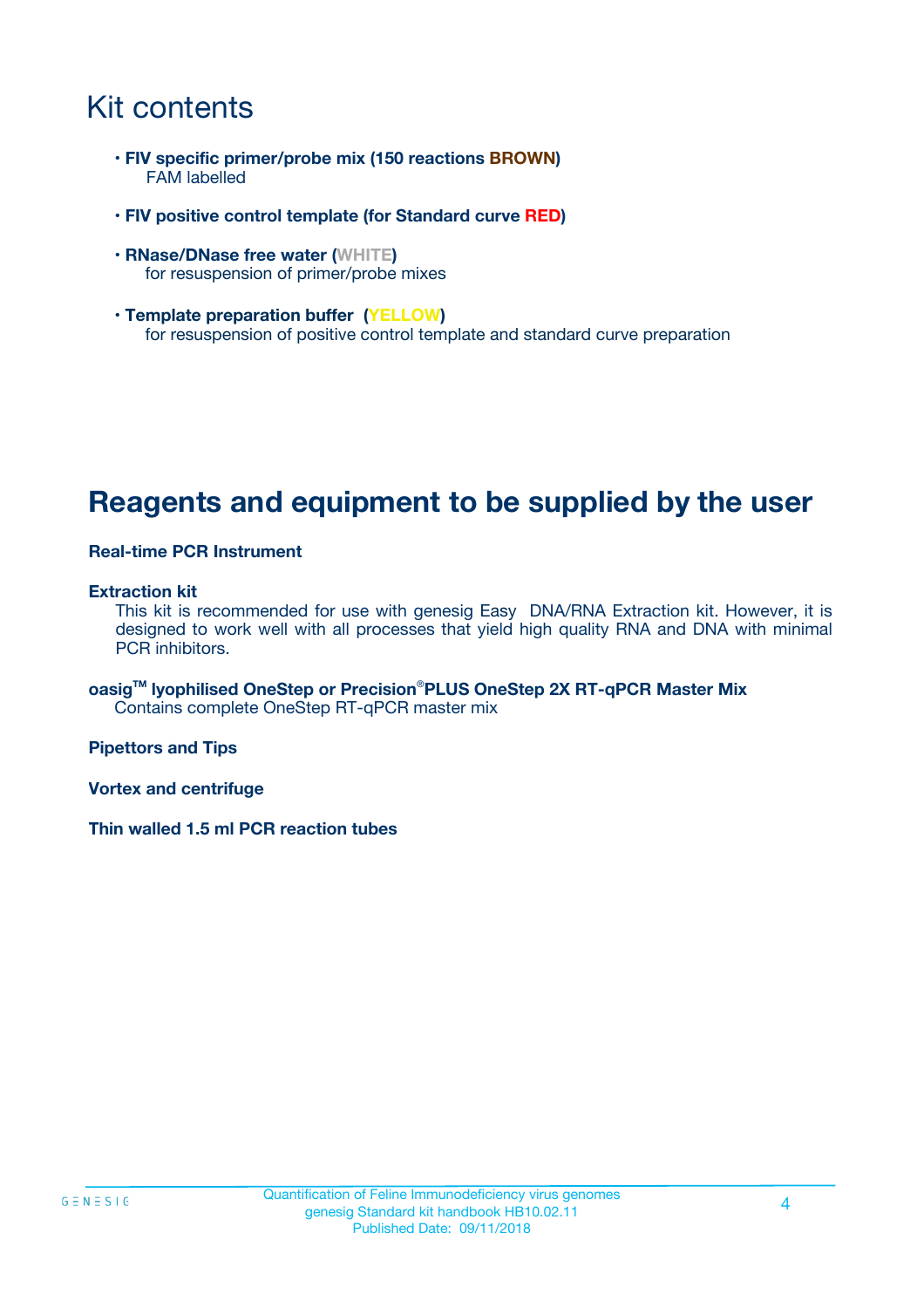### Kit storage and stability

This kit is stable at room temperature but should be stored at -20ºC on arrival. Once the lyophilised components have been resuspended they should not be exposed to temperatures above -20°C for longer than 30 minutes at a time and unnecessary repeated freeze/thawing should be avoided. The kit is stable for six months from the date of resuspension under these circumstances.

If a standard curve dilution series is prepared this can be stored frozen for an extended period. If you see any degradation in this serial dilution a fresh standard curve can be prepared from the positive control.

Primerdesign does not recommend using the kit after the expiry date stated on the pack.

### Suitable sample material

All kinds of sample material suited for PCR amplification can be used. Please ensure the samples are suitable in terms of purity, concentration, and RNA/DNA integrity. Always run at least one negative control with the samples. To prepare a negative-control, replace the template RNA sample with RNase/DNase free water.

### Dynamic range of test

Under optimal PCR conditions genesig FIV detection kits have very high priming efficiencies of >95% and can detect less than 100 copies of target template.

### Notices and disclaimers

This product is developed, designed and sold for research purposes only. It is not intended for human diagnostic or drug purposes or to be administered to humans unless clearly expressed for that purpose by the Food and Drug Administration in the USA or the appropriate regulatory authorities in the country of use. During the warranty period Primerdesign genesig detection kits allow precise and reproducible data recovery combined with excellent sensitivity. For data obtained by violation to the general GLP guidelines and the manufacturer's recommendations the right to claim under guarantee is expired. PCR is a proprietary technology covered by several US and foreign patents. These patents are owned by Roche Molecular Systems Inc. and have been sub-licensed by PE Corporation in certain fields. Depending on your specific application you may need a license from Roche or PE to practice PCR. Additional information on purchasing licenses to practice the PCR process may be obtained by contacting the Director of Licensing at Roche Molecular Systems, 1145 Atlantic Avenue, Alameda, CA 94501 or Applied Biosystems business group of the Applera Corporation, 850 Lincoln Centre Drive, Foster City, CA 94404. In addition, the 5' nuclease assay and other homogeneous amplification methods used in connection with the PCR process may be covered by U.S. Patents 5,210,015 and 5,487,972, owned by Roche Molecular Systems, Inc, and by U.S. Patent 5,538,848, owned by The Perkin-Elmer Corporation.

### Trademarks

Primerdesign™ is a trademark of Primerdesign Ltd.

genesig $^\circledR$  is a registered trademark of Primerdesign Ltd.

The PCR process is covered by US Patents 4,683,195, and 4,683,202 and foreign equivalents owned by Hoffmann-La Roche AG. BI, ABI PRISM® GeneAmp® and MicroAmp® are registered trademarks of the Applera Genomics (Applied Biosystems Corporation). BIOMEK® is a registered trademark of Beckman Instruments, Inc.; iCycler™ is a registered trademark of Bio-Rad Laboratories, Rotor-Gene is a trademark of Corbett Research. LightCycler™ is a registered trademark of the Idaho Technology Inc. GeneAmp®, TaqMan® and AmpliTaqGold® are registered trademarks of Roche Molecular Systems, Inc., The purchase of the Primerdesign™ reagents cannot be construed as an authorization or implicit license to practice PCR under any patents held by Hoffmann-LaRoche Inc.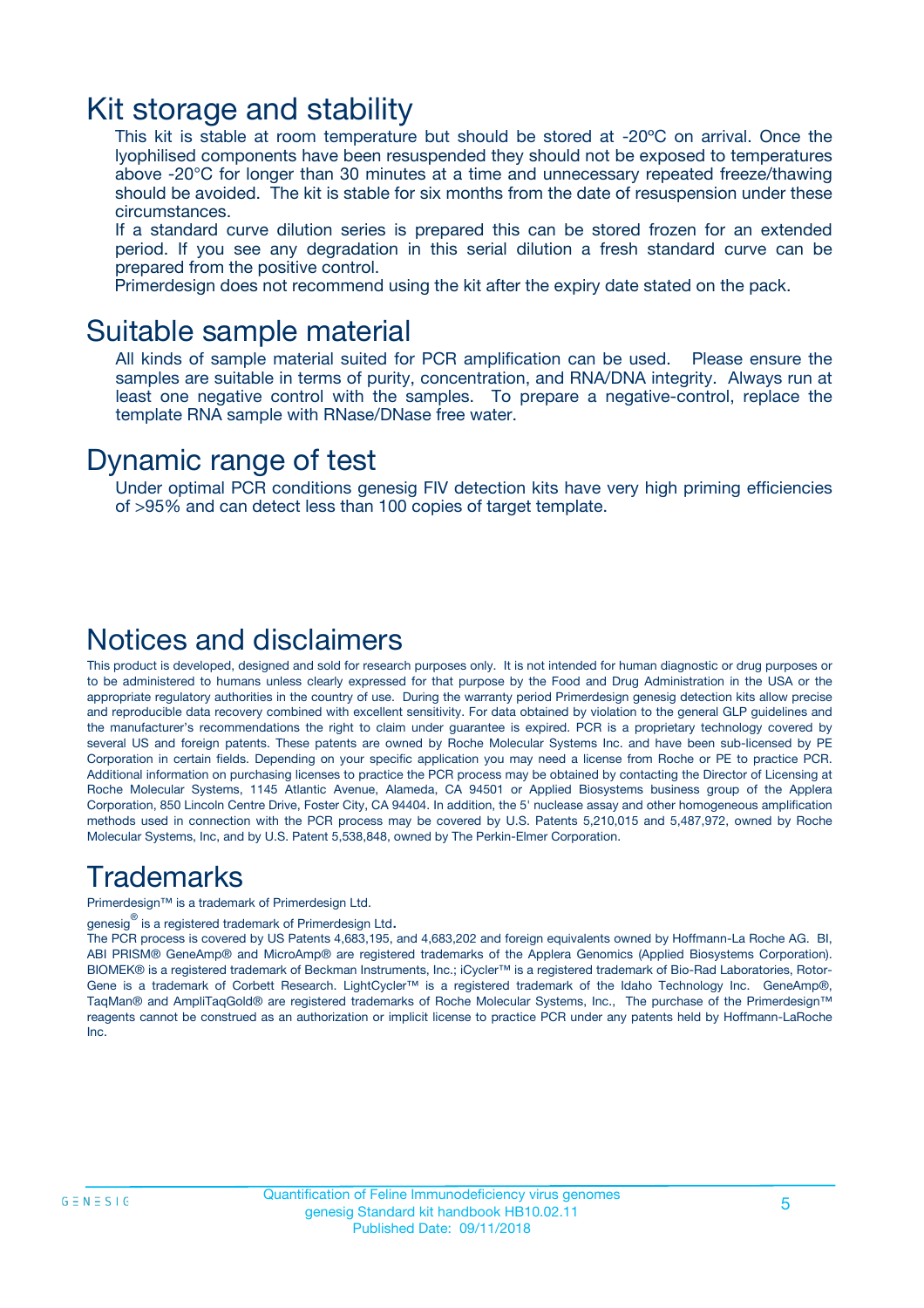# Principles of the test

#### **Real-time PCR**

A FIV specific primer and probe mix is provided and this can be detected through the FAM channel.

The primer and probe mix provided exploits the so-called TaqMan® principle. During PCR amplification, forward and reverse primers hybridize to the FIV cDNA. A fluorogenic probe is included in the same reaction mixture which consists of a DNA probe labeled with a 5`-dye and a 3`-quencher. During PCR amplification, the probe is cleaved and the reporter dye and quencher are separated. The resulting increase in fluorescence can be detected on a range of qPCR platforms.

#### **Positive control**

For copy number determination and as a positive control for the PCR set up, the kit contains a positive control template. This can be used to generate a standard curve of FIV copy number / Cq value. Alternatively the positive control can be used at a single dilution where full quantitative analysis of the samples is not required. Each time the kit is used, at least one positive control reaction must be included in the run. A positive result indicates that the primers and probes for detecting the target FIV gene worked properly in that particular experimental scenario. If a negative result is obtained the test results are invalid and must be repeated. Care should be taken to ensure that the positive control does not contaminate any other kit component which would lead to false-positive results. This can be achieved by handling this component in a Post PCR environment. Care should also be taken to avoid cross-contamination of other samples when adding the positive control to the run. This can be avoided by sealing all other samples and negative controls before pipetting the positive control into the positive control well.

#### **Negative control**

To validate any positive findings a negative control reaction should be included every time the kit is used. For this reaction the RNase/DNase free water should be used instead of template. A negative result indicates that the reagents have not become contaminated while setting up the run.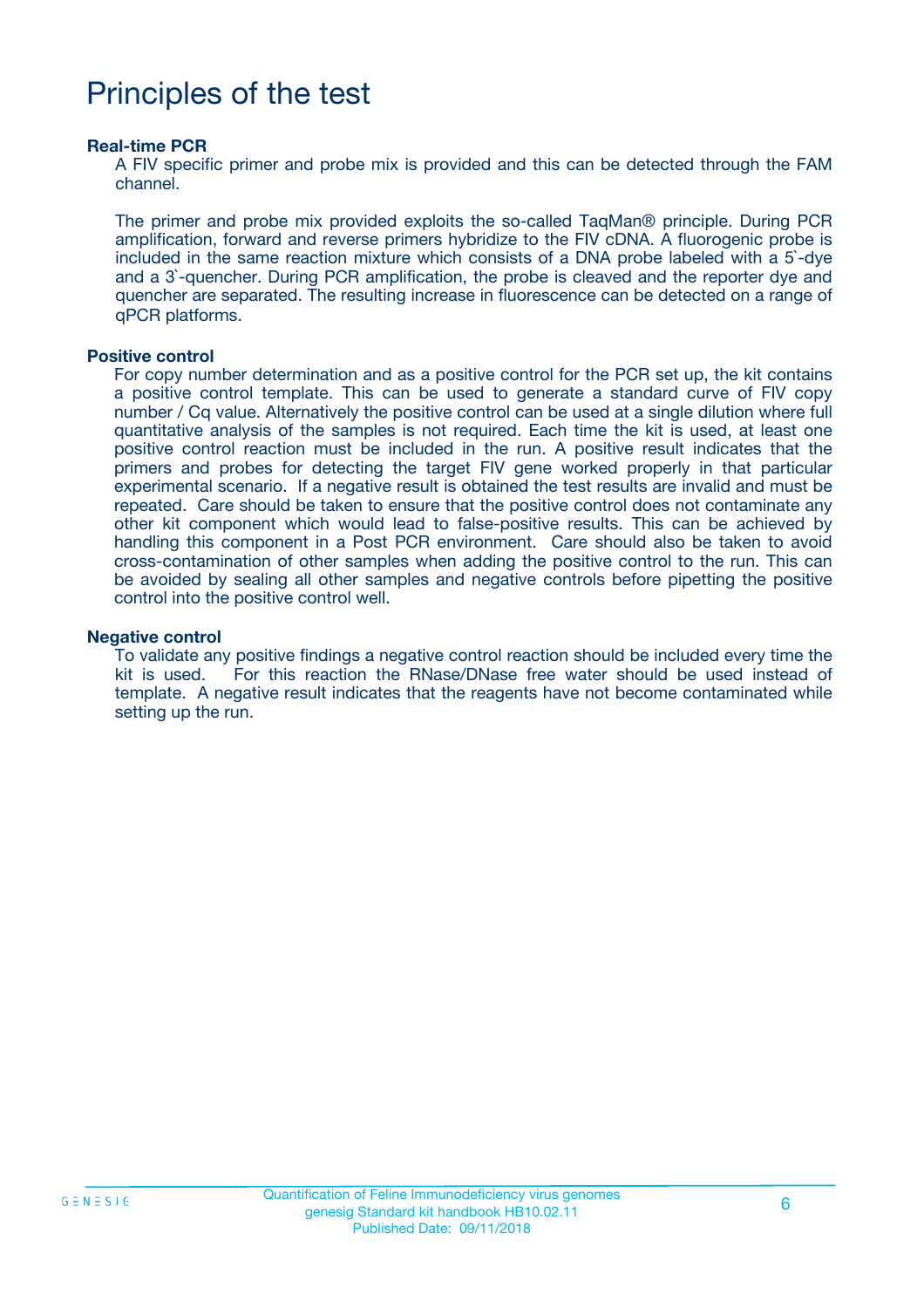### Resuspension protocol

To minimize the risk of contamination with foreign DNA, we recommend that all pipetting be performed in a PCR clean environment. Ideally this would be a designated PCR lab or PCR cabinet. Filter tips are recommended for all pipetting steps.

#### **1. Pulse-spin each tube in a centrifuge before opening.**

This will ensure lyophilised primer and probe mix is in the base of the tube and is not spilt upon opening the tube.

#### **2. Resuspend the kit components in the RNase/DNase free water supplied, according to the table below:**

To ensure complete resuspension, vortex each tube thoroughly.

| Component - resuspend in water |             |
|--------------------------------|-------------|
| <b>Pre-PCR pack</b>            |             |
| FIV primer/probe mix (BROWN)   | $165$ $\mu$ |

#### **3. Resuspend the positive control template in the template preparation buffer supplied, according to the table below:**

To ensure complete resuspension, vortex the tube thoroughly.

| Component - resuspend in template preparation buffer |        |
|------------------------------------------------------|--------|
| <b>Post-PCR heat-sealed foil</b>                     |        |
| <b>FIV Positive Control Template (RED)</b> *         | 500 µl |

\* This component contains high copy number template and is a VERY significant contamination risk. It must be opened and handled in a separate laboratory environment, away from the other components.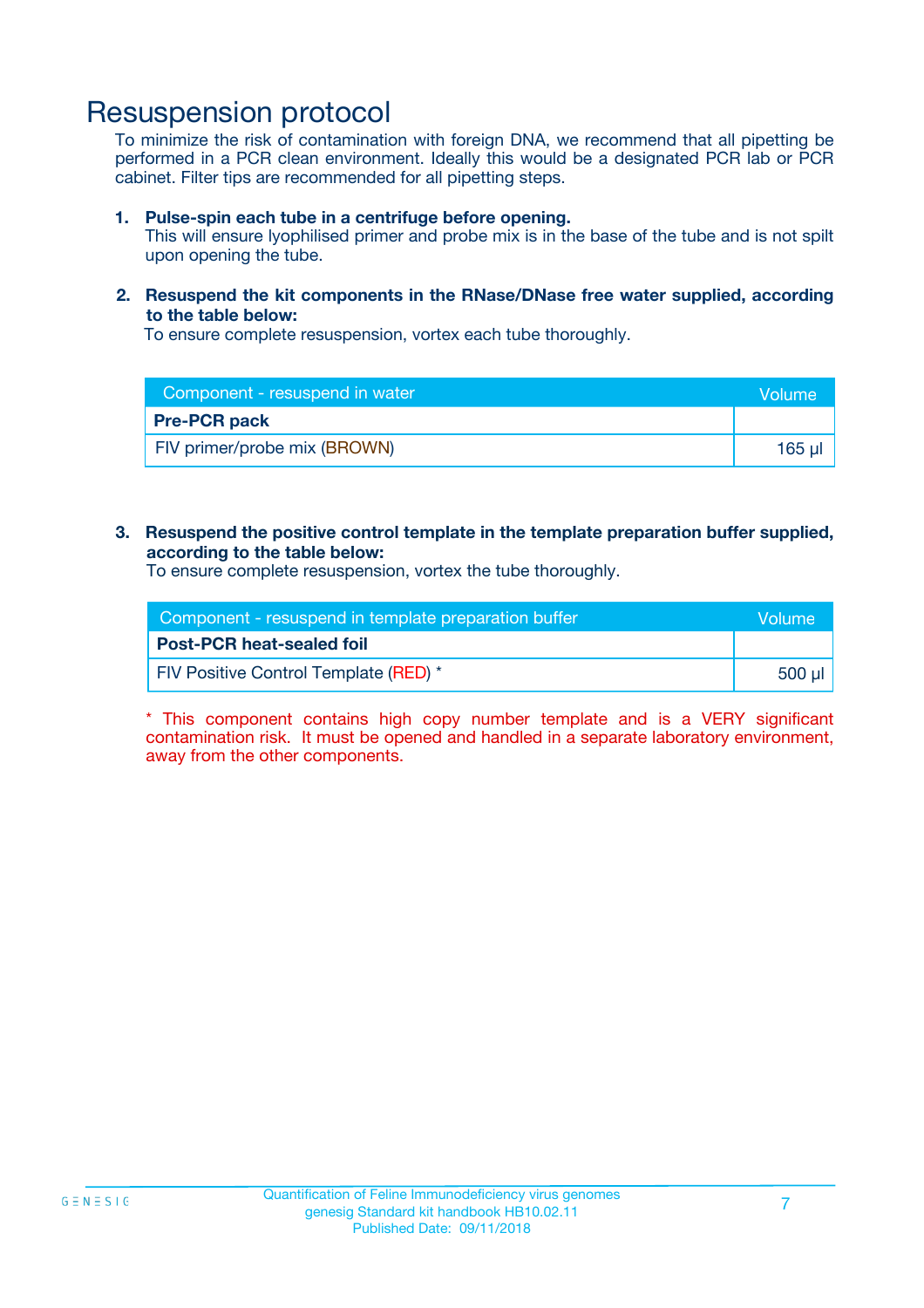## OneStep RT-qPCR detection protocol

A OneStep approach combining the reverse transcription and amplification in a single closed tube is the preferred method. If, however, a two step approach is required see page 10.

#### **For optimum performance and sensitivity.**

All pipetting steps and experimental plate set up should be performed on ice. After the plate is poured proceed immediately to the OneStep amplification protocol. Prolonged incubation of reaction mixes at room temperature can lead to PCR artifacts that reduce the sensitivity of detection.

**1. For each RNA sample prepare a reaction mix according to the table below:** Include sufficient reactions for positive and negative controls.

| Component                                                    | Volume   |
|--------------------------------------------------------------|----------|
| oasig OneStep or PrecisionPLUS OneStep 2X RT-qPCR Master Mix | $10 \mu$ |
| FIV primer/probe mix (BROWN)                                 | 1 µl     |
| <b>RNase/DNase free water (WHITE)</b>                        | $4 \mu$  |
| <b>Final Volume</b>                                          | $15$ µ   |

- **2. Pipette 15µl of this mix into each well according to your qPCR experimental plate set up.**
- **3. Pipette 5µl of RNA template into each well, according to your experimental plate set up.**

For negative control wells use 5µl of RNase/DNase free water. The final volume in each well is 20ul.

**4. If a standard curve is included for quantitative analysis prepare a reaction mix according to the table below:**

| Component                                                    | Volume  |
|--------------------------------------------------------------|---------|
| oasig OneStep or PrecisionPLUS OneStep 2X RT-qPCR Master Mix | 10 µl   |
| FIV primer/probe mix (BROWN)                                 | 1 ul    |
| <b>RNase/DNase free water (WHITE)</b>                        | $4 \mu$ |
| <b>Final Volume</b>                                          | 15 ul   |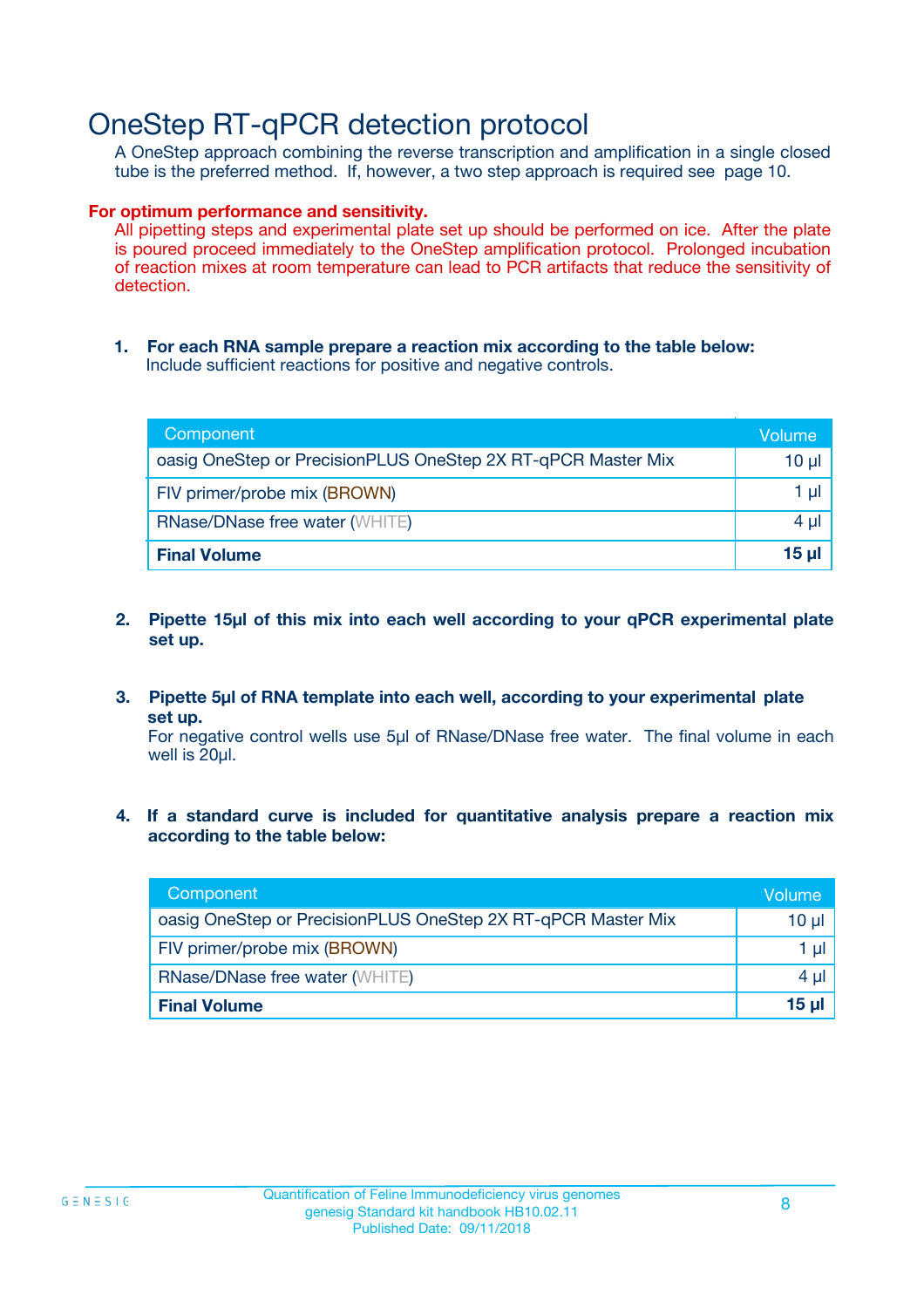#### **5. Preparation of standard curve dilution series**

- 1) Pipette 90µl of template preparation buffer into 5 tubes and label 2-6
- 2) Pipette 10µl of Positive Control Template (RED) into tube 2
- 3) Vortex thoroughly
- 4) Change pipette tip and pipette 10µl from tube 2 into tube 3
- 5) Vortex thoroughly

Repeat steps 4 and 5 to complete the dilution series

| <b>Standard Curve</b>         | <b>Copy Number</b>     |
|-------------------------------|------------------------|
| Tube 1 Positive control (RED) | $2 \times 10^5$ per µl |
| Tube 2                        | $2 \times 10^4$ per µl |
| Tube 3                        | $2 \times 10^3$ per µl |
| Tube 4                        | $2 \times 10^2$ per µl |
| Tube 5                        | 20 per µl              |
| Tube 6                        | 2 per µl               |

**6. Pipette 5µl of standard template into each well for the standard curve according to your plate set up**

The final volume in each well is 20ul.

# OneStep RT-qPCR amplification protocol

Amplification conditions using oasig OneStep or PrecisionPLUS OneStep 2X RT-qPCR Master Mix.

|             | <b>Step</b>                  | <b>Time</b>      | <b>Temp</b>    |
|-------------|------------------------------|------------------|----------------|
|             | <b>Reverse Transcription</b> | $10 \text{ min}$ | 55 °C          |
|             | Enzyme activation            | 2 min            | $95^{\circ}$ C |
| Cycling x50 | Denaturation                 | 10 <sub>s</sub>  | $95^{\circ}$ C |
|             | <b>DATA COLLECTION *</b>     | 60 s             | $60^{\circ}$ C |

\* Fluorogenic data should be collected during this step through the FAM channel